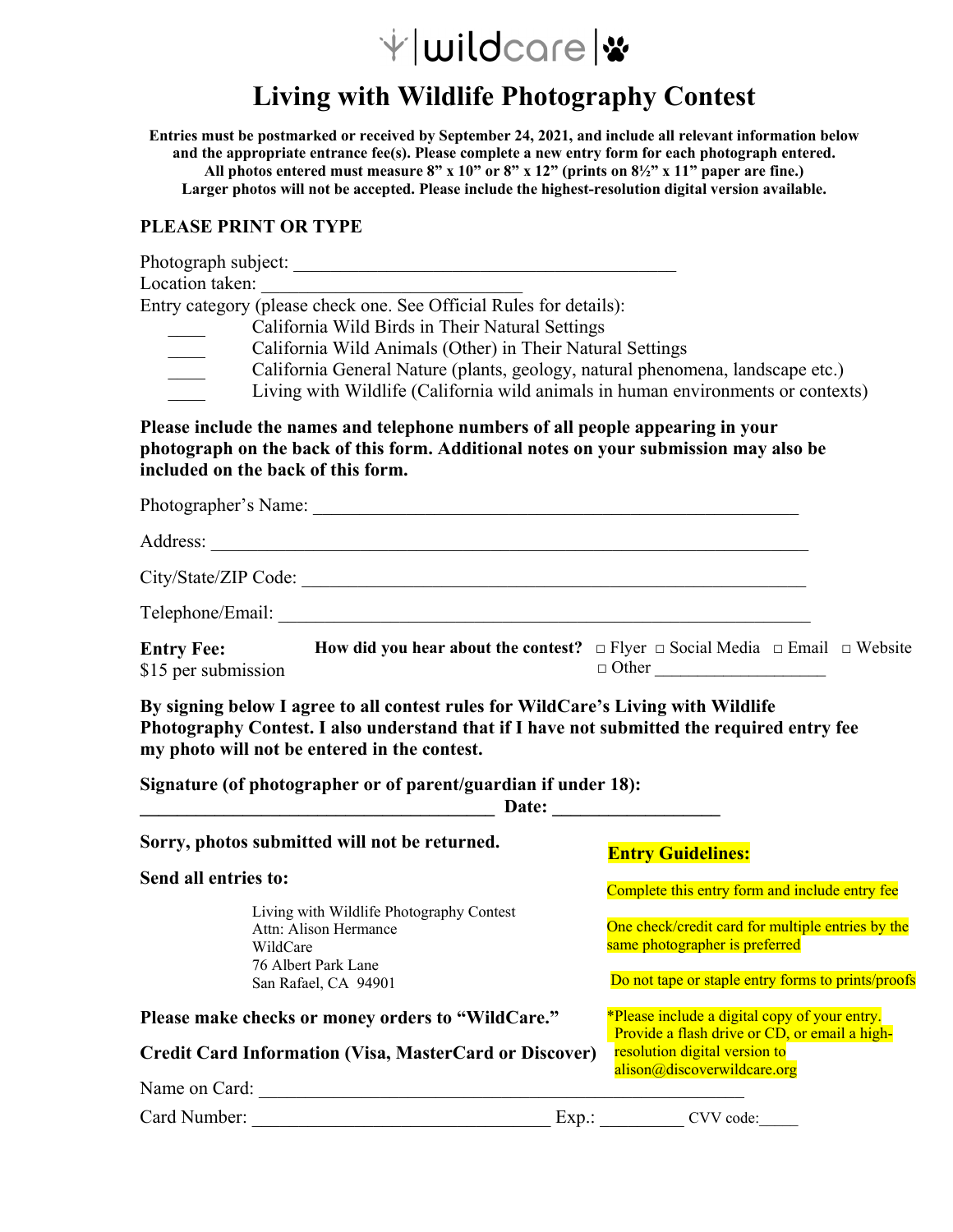

**Please read the following contest rules carefully.** 

**Thank you for entering!** 

## **Living with Wildlife Photography Contest**

### **Official Rules**

**\* Please note:\*** 

**By submitting your photograph to WildCare's Living with Wildlife Photography Contest you give WildCare permission to use the image as desired including but not limited to publication in newsletters, flyers, publicity and fundraisers, including the sale of prints and cards featuring the image.** 

#### **Entry Categories:**

- **California Wild Birds in Their Natural Settings** 
	- o Only photographs of wild birds that live naturally in the state of California are eligible. Photographs with a main subject of domestic animals such as pets or farm animals and photographs of zoo animals will not be accepted. Contact Alison at alisonhermance@discoverwildcare.org or 415-453-1000 x24 if you have questions about the eligibility of your photograph.
	- o Only photos of birds may be entered in this category.
	- o Only photographs taken in the state of California are eligible for entry.

#### **California Wild Animals (Other) (mammals, reptiles, insects etc.) in Their Natural Settings**

- $\circ$  Only photographs of wild animals that live naturally in California are eligible. Photographs with a main subject of domestic animals such as pets or farm animals and photographs of zoo animals will not be accepted. Contact Alison at alisonhermance@discoverwildcare.org or 415-453-1000 x24 if you have questions about the eligibility of your photograph.
- o Photos of mammals, reptiles, amphibians, insects etc. may be entered in this category.
- o Only photographs taken in California are eligible for entry.
- **General Nature (plants, geology, natural phenomena, landscapes etc.)** 
	- o Only photographs taken in California are eligible for entry.
- **Living with Wildlife (animals in human environments or contexts)** 
	- o The best entries in this category illustrate wild animal(s) interacting or conflicting in some way with people, our domestic animals or human-made objects, property etc.
	- o A California wild animal (or animals) must be the subject of the photograph, although people, buildings etc. may be in the image.
	- o No animal may be harmed, deliberately captured or otherwise compromised in the taking of the photograph. Any photographs of animals in captivity, rehabilitation or other "controlled" circumstance must include a brief description of the circumstance in which the photo was taken. Please include this information on the back side of the entry form or in the notes section of the online form.
	- o Only photographs taken in California are eligible for entry.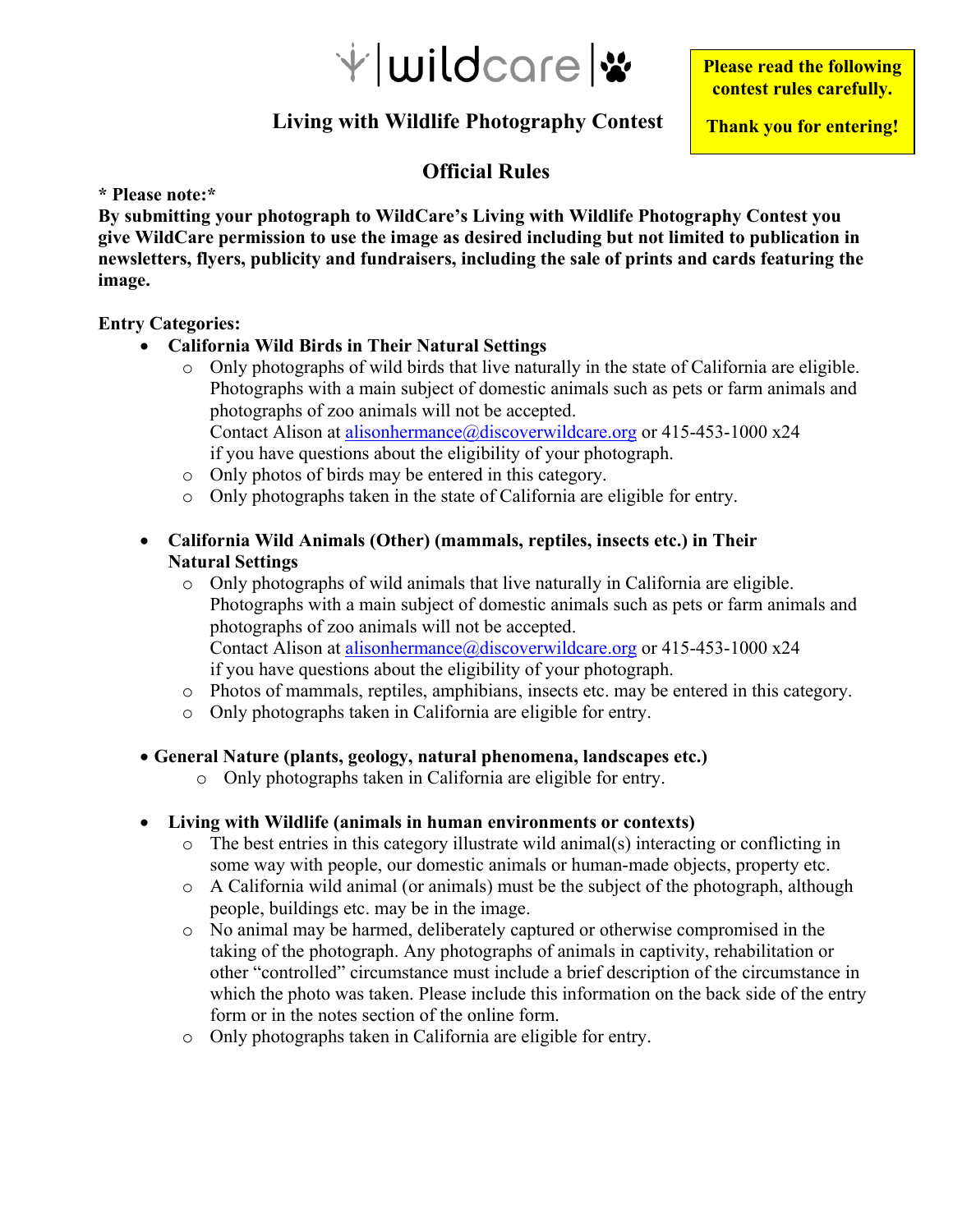#### **Prizes**

Prizes will be given for the best photograph in the show and for the best photograph in each category.

The photograph judged Best in Show will win \$500 and will be featured in WildCare's Newsletter. The Best in Category winners will be printed in the newsletter.

The judged top five photographs in each category will be entered into an online contest for the People's Choice Award for which an additional prize will be awarded.

#### **Additional Rules and Guidelines**

Photos must be the property of the entrant and must not have been digitally altered. Basic development procedures like cropping, lightening and darkening are allowed.

WildCare employees and their families, professional photographers (defined as people who make more than 50% of their living from photography), contest judges and families of contest judges are not eligible.

WildCare **volunteers** and their families **are** eligible to enter.

Entry fees are \$15 for each photograph submitted. If the required entry fees are not submitted for your entry/entries, your photograph(s) will not be entered in the contest. Online submissions are \$20 which includes the \$15 entry fee and \$5 for printing the required high-resolution proof of the photo.

**Please complete a separate entry form for each photo submitted.** Please note the subject of each photograph and the location where it was taken on the form, and list the full names and telephone numbers of any people present in the photo in the notes section on the online form, or on the back of the printed form. Please do not tape or staple entry forms to prints/proofs.

You may enter as many photos as you wish. All entries must be accompanied by a completed entry form and the required entry fees stated above. One check/credit card/online payment for all entries is preferred.

Photos must have some aspect of California nature as the main subject. People or structures may be in the picture, but the main focus of the photo should be nature-related. Photos deemed as not having a main subject of nature will not be judged. WildCare reserves the right to re-categorize submitted photos.

Animals must not be compromised in any way to get a photo. When an animal's behavior changes because of your presence, you are disturbing it. Responsible wildlife photographers watch for changes in animals' behavior to avoid disturbing them. It is against the law to harass wildlife-- this includes intentionally or accidentally causing an animal to flush, or startling or spooking an animal.

Any photograph that results in the admission of an animal to WildCare will be disqualified and the entry fee put directly toward the animal's care.

Only photographs taken in the state of California are eligible in all categories. The photographer does not need to be a resident of California, but the photo must have been taken in California.

There is no time limit on photographs (i.e. they do not have to have been taken in 2020 - 2021).

Previously published material may be entered; however, please include information on when and where the photo appeared.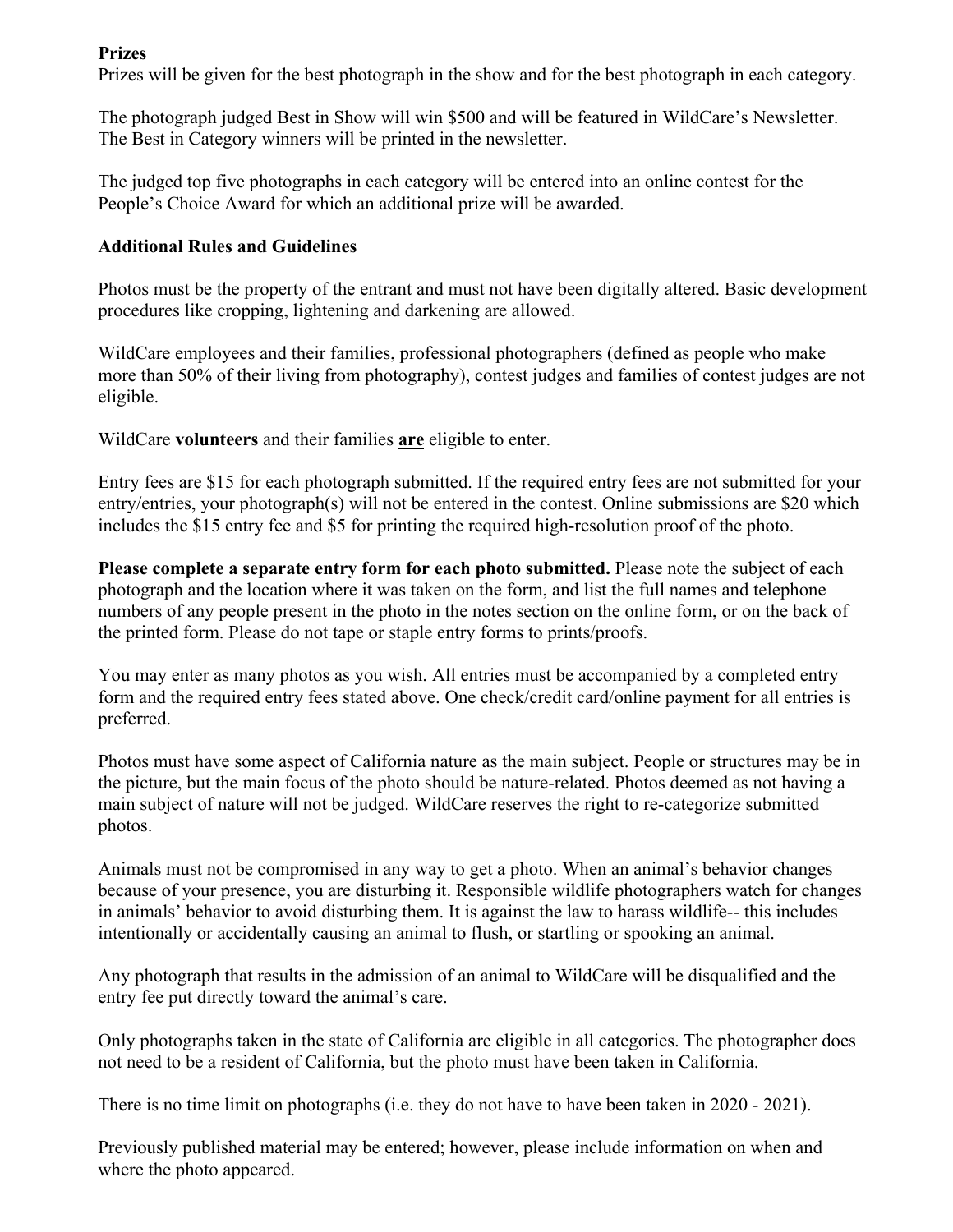Color or black and white prints, digital images and slides will be accepted. All entries must include a high-resolution printed proof for judging. You may print and mail your own proof, or submit your entries online. A \$5 additional fee is charged for online submissions, which covers the cost of a highresolution printed proof. **Photos must not be matted or in frames.** 

A photo may be submitted as:

- a) a digital file of minimum size 2MB (300 dpi at 8" x 10") in JPEG, TIFF or EPS format. JPEGs are preferred. The online submission process for digital files includes a \$5 fee for printing a high resolution proof of the photo.
- b) an 8" x 10" 8" x 12" professionally printed glossy or matte printed photo suitable for scanning, or
- c) a slide (with an 8" x 10" or 8" x 12" ink-jet proof). **All submitted photos must also have prints/proofs. Prints/proofs must measure approximately 8" x 10" (prints on 8½" x 11" paper are fine) or 8" x 12". Larger photos/prints will not be accepted.**
- d) an approximately 8" x 10" (or 8" x 12") home ink-jet printed photo proof accompanied by a high resolution digital image (minimum 300dpi at 8" x 10") in JPEG, TIFF or EPS format. Please include a CD or flash drive of your image(s) with your entry form if not entering online, or email your files to alison@discoverwildcare.org. **All submitted prints must measure approximately 8" x 10" or 8" x 12" (prints on 8½"x 11" paper are fine). Larger photos/prints will not be accepted.**

Be sure to include a full-size digital version of your photo(s). The judges will have access to all digital versions.

**Please note: All submitted entries must be high resolution (minimum 300 dpi at 8" x 10", 2MB minimum). Photographs that are blurry or indistinct at 8" x 10" will not be suitable for publishing in print. Unless submitting a digital photo online or a professionally printed photo suitable for scanning, please submit both a reasonably high-resolution ink-jet proof and highresolution digital version of your photograph.** 

#### Photos in **mats** or **frames** will **not** be accepted.

**Digital submissions without printed proofs will NOT be judged.** The online entry cost of \$20 includes a \$5 fee for the printing of a high-resolution print of the photo.

Any submitted photographs may be displayed on WildCare or our sponsors' websites or in promotional materials. WildCare retains the right to use photos for promotional purposes without compensation to the photographer, but will credit the photographer. In addition, WildCare, at its discretion, retains the right to provide photos to outside organizations that wish to publish or display them. In this instance, WildCare will require that the photos appear with credit to the photographer and to WildCare.

Entries must be postmarked or received by midnight on **Friday, September 24, 2021.** Late entries will not be accepted.

A panel of judges will choose a Best in Show winner and Best in Category winners in each of the entry categories. Winning photos will be judged on the following: